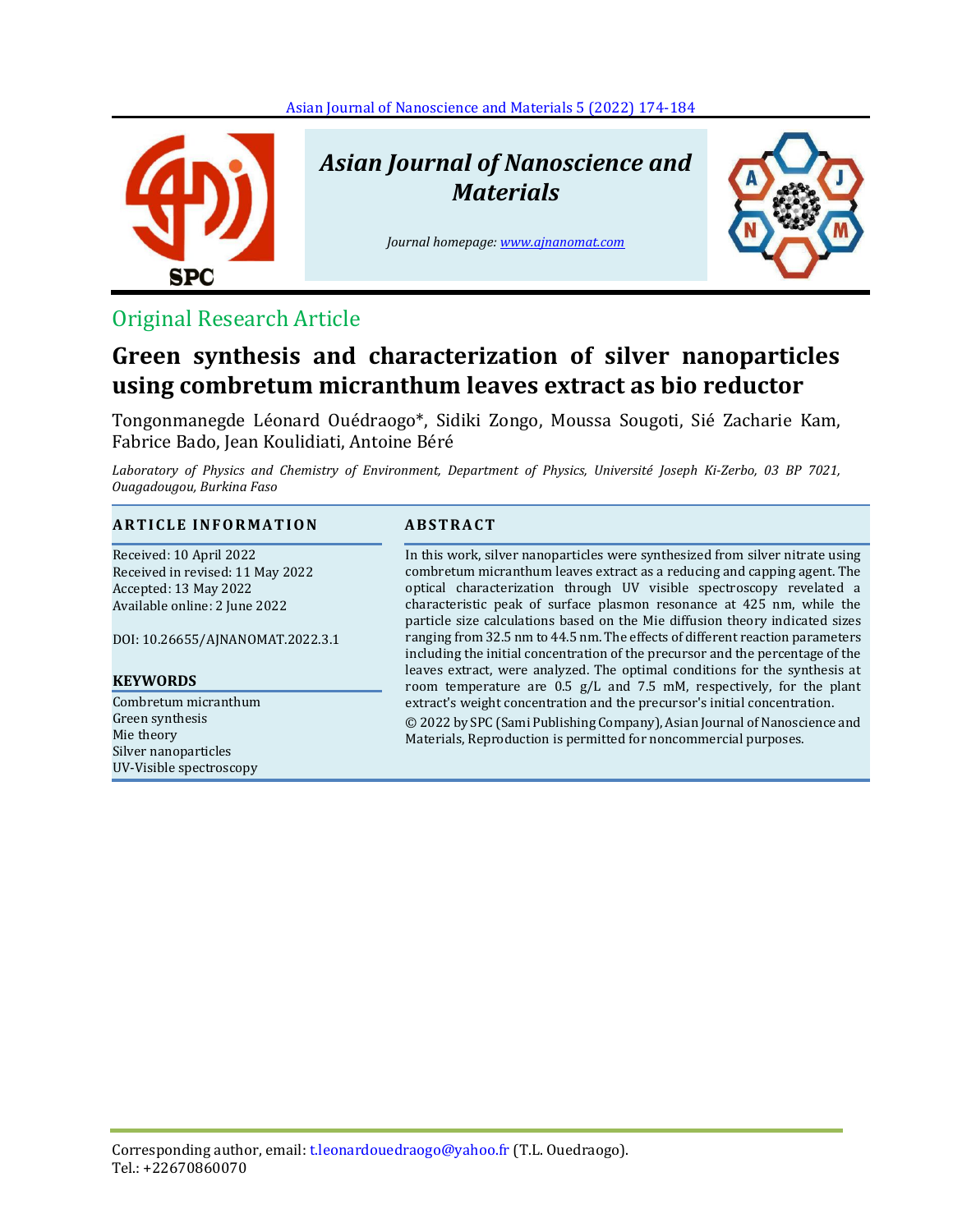### **Graphical Abstract**



#### **Introduction**

Nanoparticles have recently attracted considerable interest due to their multifunctional properties and promising applications in various fields including catalysis, optics, and defense  $[1-3]$  $[1-3]$  $[1-3]$ . In recent years, metallic nanoparticles, particularly silver nanoparticles, have unbeatable physicochemical and biological properties such as electrical conductivity, catalytic, biological, and antimicrobial activity  $[4]$ . One of the most important areas of nanotechnology is the synthesis of different nanoparticles such as silver, gold, and iron. In general, nanoparticles are synthesized using various physical, chemical, and biological methods that are quite costly, and potentially harmful to the environment. In addition, these methods generally have some drawbacks such as dangerous and challenging reaction conditions, tedious preparation, long reaction times, high temperatures, low yields, expensive capping agents, use of organic solvents leading to environmental pollution and high energy

consumption [\[5\]](#page-9-0). Thus, given the current environmental and economic concerns, the green synthesis of nanoparticles based on plant extracts has become a suitable alternative to physical and chemical methods. The use of plant extracts and other natural resources for the green synthesis of nanoparticles has proven to be an excellent method as it does not use toxic chemicals. It has many advantages, including environmental friendliness and suitability for pharmaceutical and biomedical applications [\[6,](#page-9-1) [7\]](#page-9-2). For the synthesis of silver nanoparticles, the literature reports different plants such as Eichornia crassipes [\[8\]](#page-9-3), the skin of Citrus sinensis [\[9\]](#page-9-4), the extract of the roots of carissa carandas  $[10]$ , leaves and barks of Ocimum basilicum  $[11]$ , flowers of the parasitic plant Cascuta reflexa  $[12]$ , plant residues of Artocarpus altilis  $[13]$ , flowers of Spartium junceum [\[14\]](#page-9-9), seeds of Xanthium strumarium [\[15\]](#page-9-10), and leaves of celosia argentea  $[16]$ . In the present work, the plant of combretum micranthum was used for the green synthesis of silver nanoparticles because of its availability, antioxidant properties and its numerous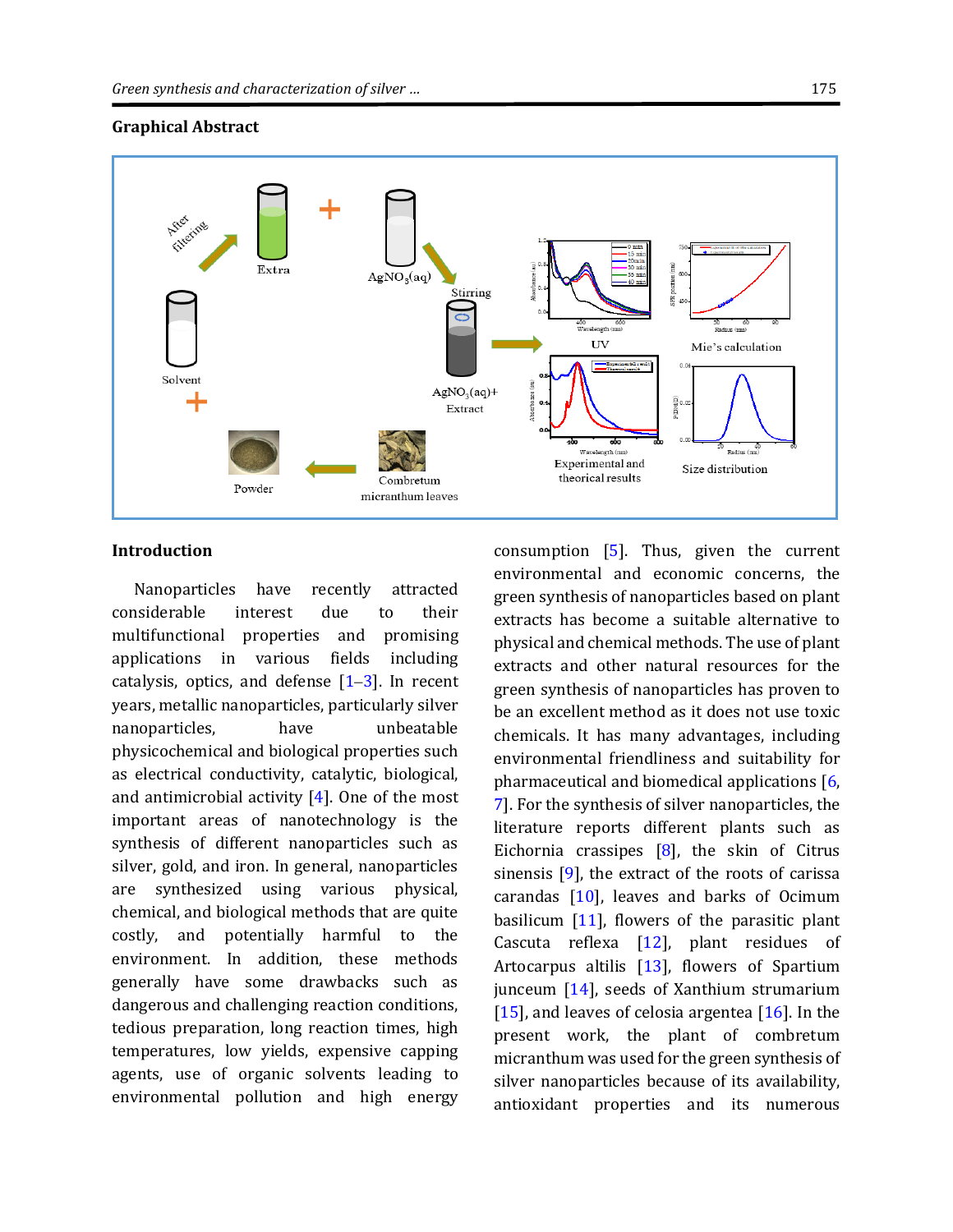virtues, especially for the treatment of some diseases such as diabetes, diarrhea, hepatitis, jaundice  $[17, 18]$  $[17, 18]$ . It is a plant of the herbaceous family, widespread in the Sudano-Sahelian regions of West Africa. Previous phytochemical studies have indicated that extracts from the leaves of the combretum micranthum plant contain flavonoids, including vitexin, isovitexin, orientin, ommoorientin, myricetin-Orutinoside; alkoloids, including stachydrin, hydroxyl-stachydrin, and choline; sugar alcohols, including m-inositol and sorbitol; and flavanic alkaloids, including kinkeloid A, B, C, and D [\[19\]](#page-9-14). The silver nanoparticles were synthesized using a green, fast and easy method using combretum micranthum leaf extract which acts as a reducing and capping agent reducing the silver ion into silver nanoparticles. In addition, the effect of some reaction parameters such as interaction time, extract rate in the reaction medium and the initial concentration of the precursor was studied. These ecologically synthesized nanoparticles were evaluated using UV-visible spectroscopy and by a numerical calculation based on Mie theory.

#### **Materials and Methods**

#### *Bioactive components extraction*

Decoction and maceration techniques are the most commonly used conventional extraction methods due to their effectiveness and scope. Temperature is the main difference between them. Some thermally unstable bioactive components are destroyed at high temperatures applied during decoction, so milder temperature through gentle maceration would be better [\[20\]](#page-9-15). Modern extraction methods, such as microwave-assisted extraction [\[21\]](#page-9-16), ultrahigh-pressure extraction [\[22\]](#page-9-17), and supercritical carbon dioxide extraction [\[23\]](#page-9-18), have various advantages such as reduced extraction time and low extraction temperature, simple maceration, more convenient, and less expensive in terms of instrumentation. Dry leaves of combretum micranthum were purchased at the market de Ouagadougou, Burkina Faso, without particular treatment. 2 g of the grounded leaves were hydrated in 200 mL of distilled water at room temperature for 2 h. The extracted dye was thereafter filtered and used for the synthesis of silver nanoparticles. The silver nitrate was supplied from Sigma-Aldrich.

#### *Synthesis process of silver nanoparticles*

The synthesis process of nanoparticles was as follows: 5 mL of the extract of combretum micranthum leaves was added to 95 mL of the aqueous solution of silver nitrate in a 200 mL flask. The reaction medium was put under continuous stirring at room temperature for 4 h. [Figures 1](#page-2-0) and [2](#page-3-0) demonstrate the synthesis process and the mechanism of green synthesis of silver nanoparticles, respectively.



<span id="page-2-0"></span>**Figure 1.** Schematic illustration of the synthetic steps of AgNPs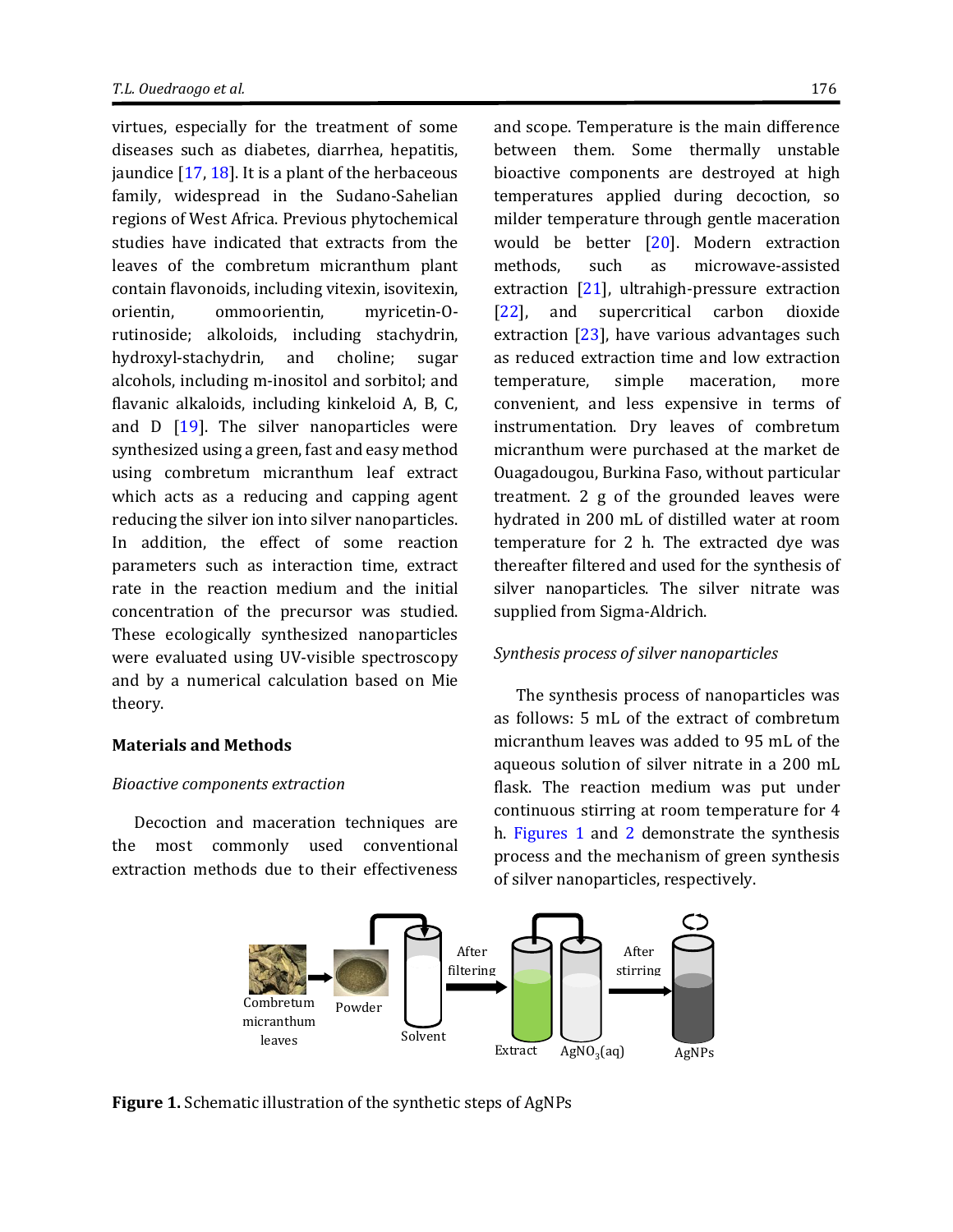

<span id="page-3-0"></span>**Figure 2.** Mechanism of silver nanoparticle green synthesis process.

#### *Characterization*

The dual-beam UV-visible spectrophotometer (HITACHI, model U2000) with a spectral band ranging from 190 nm to 1100 nm was used to record the UV spectra for optical properties. The determination of the size of the nanoparticles was carried out using Mie calculations which describe the diffusion of light by aggregates of matter whose refractive index differs from that of its environment. The model is based on the solution of Maxwell's equations in spherical coordinates using the expansion of magnetic and electric fields and taking into account the discontinuity of the dielectric constant between the sphere and the surrounding medium [\[24\]](#page-9-19). These solutions describe the scattering, extinction, and absorption of the electromagnetic wave as a function of two parameters  $m$  and  $\bar{x}$  [\[24](#page-9-19)–[26\]](#page-9-20) are given in Equations 1, 2, and 3:

$$
Q_{sca} = \frac{2}{x^2} \sum_{n=1}^{\infty} (2l+1) (|a_n|^2 + |b_n|^2)
$$
 (1)

$$
Q_{ext} = \frac{2}{x^2} \sum_{n=1}^{\infty} (2l+1) \operatorname{Re} \{ a_n + b_n \}
$$
 (2)

$$
Q_{\text{abs}} = Q_{\text{ext}} - Q_{\text{scat}} \tag{3}
$$

 $a_n$  and  $b_n$  are Mie coefficients given by the equations 4 and 5.

$$
a_n = \frac{\psi_n(x)\psi_n(mx) - m\psi_n(x)\psi_n(mx)}{\zeta_n(x)\psi_n(mx) - m\zeta_n(x)\psi_n(mx)}
$$
(4)  

$$
b_n = \frac{m\psi_n(x)\psi_n(mx) - \psi_n(x)\psi_n(mx)}{m\zeta_n(x)\psi_n(mx) - \zeta_n(x)\psi_n(mx)}
$$
(5)

 $\psi_i$  and  $\zeta_n$  are Riccati-Bessel and Riccati-Hankel function respectively, the prime denotes the first order derivate.  $x$  a size parameter of the nanoparticle and *m* is its normalized refractive index.

#### **Results and Discussion**

#### *UV-visible absorption*

When the extract of combretum micranthum leaves was added to the silver nitrate solution, a rapid change in color of the mixture was observed, indicating a reduction of ions silver to metal silver [\[27\]](#page-9-21) by the active molecules of combretum micranthum leaves [\[19\]](#page-9-14). The formation of silver nanoparticles was highlighted by a UV-visible spectrophotometer. Indeed, noble metal nanoparticles possess unique optical properties due to the collective oscillation of conduction electrons: The surface plasmon resonance (SPR), whose peak and absorption band depends on the shape and the size distribution of the nanoparticles [\[26\]](#page-9-20). [Figure 3](#page-4-0) reveals the absorption spectra as a function of time, of the nanoparticles. The absorption maximum due to the SPR was observed at 425 nm, convenient to the formation of silver nanoparticles. The [Figure 4](#page-4-1) shows an increase in the intensity of the absorption peak over time, indicating an enhancement of the formation of silver nanoparticles without variation in the wavelength of the SPR peak. This wavelength stabilization of the SPR peak indicates that the nanoparticles do not aggregate.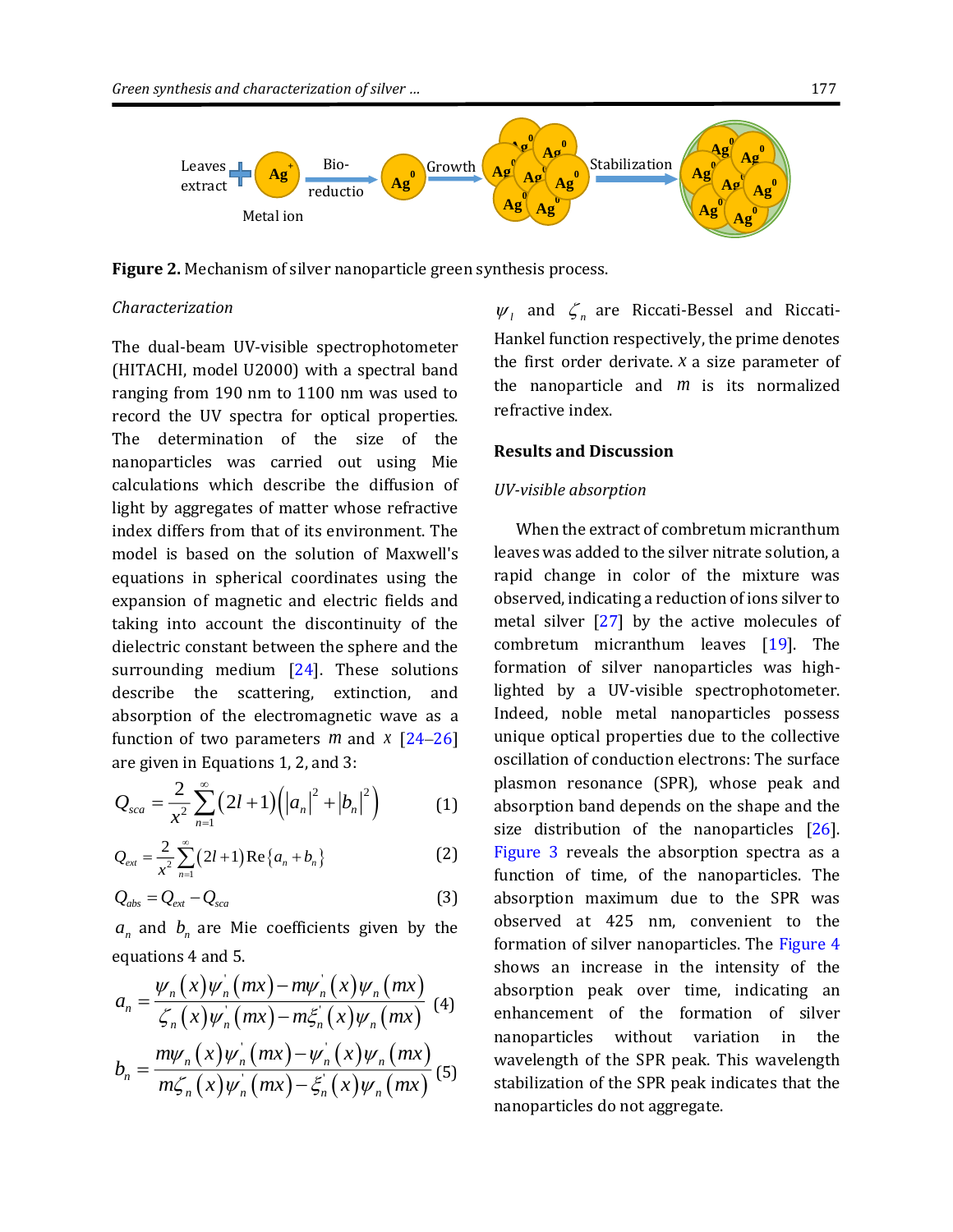

<span id="page-4-0"></span>**Figure 3.** UV-visible absorption spectrum of silver nanoparticles



<span id="page-4-1"></span>**Figure 4.** The intensity of the SPR as a function of reaction time

The influence of the amount of plant extract on the formation of nanoparticles was studied. [Figure 5](#page-5-0) demonstrates the absorbance intensity spectrum obtained at different concentrations of leaves extract. An increase in the absorption peak's intensity is observed as the

concentration of the leaves extract. This shows that the reduction rate of the metal ions increases with the percentage of leaves extract. However, as shown in [Figure 6,](#page-5-1) there is a relatively more significant shift in the position of the SPR peak over time as the concentration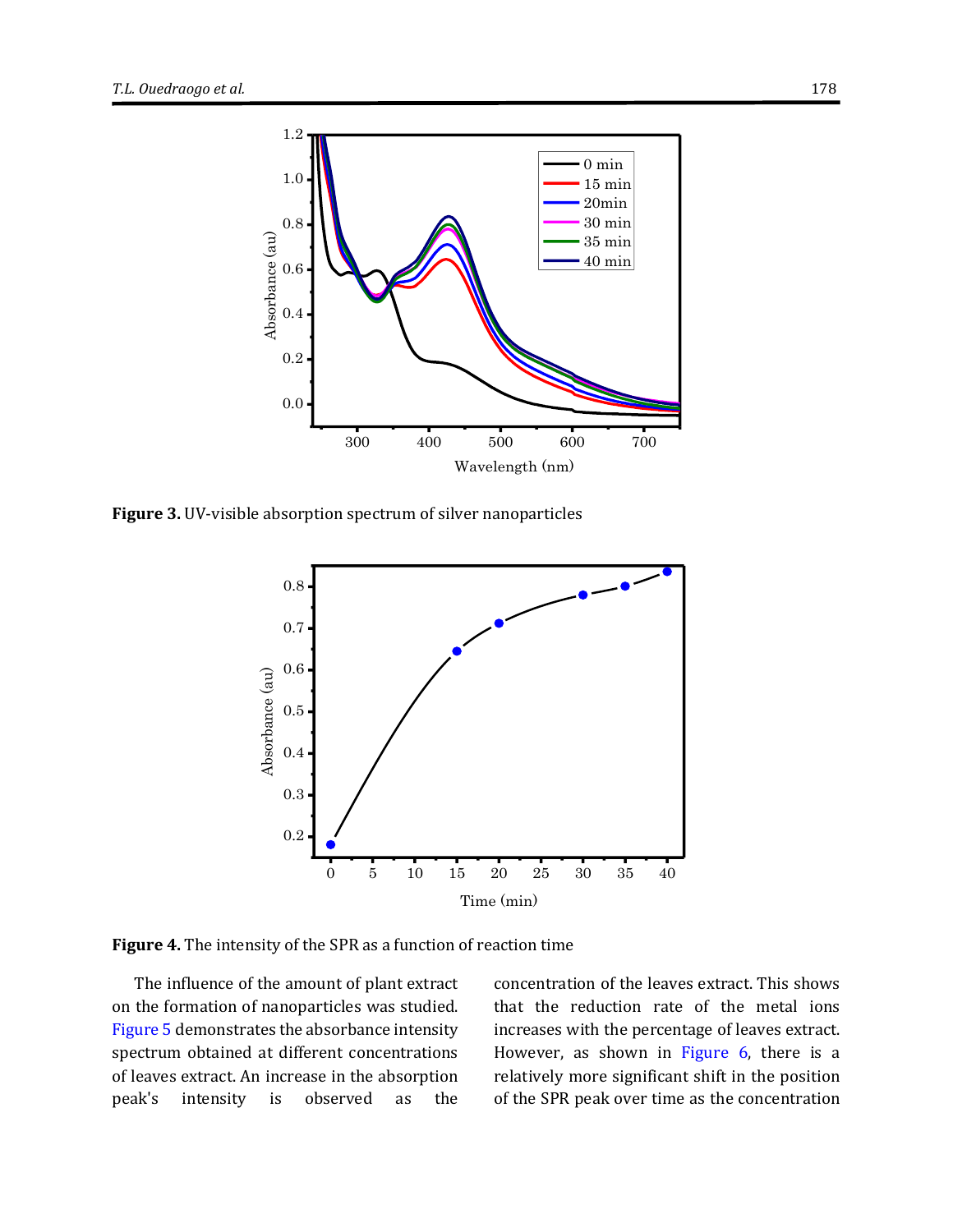of extract increases. This shift is due to the excessive number of biomolecules present at high extract concentrations that initiate a secondary reduction process on the surface of the nuclei, increasing the particle size. These experimental results revealed that the optimum extract concentration was 5 g/L for the synthesis of silver nanoparticles.

The effect of initial precursor concentration was evaluated. The formation of silver nanoparticles occurs in two steps; the first step is the formation of nuclei and the second is the growth in size. Thus, it is necessary to optimize the initial concentration of the precursor so that

the nuclei form faster and grow more slowly [28]. [Figure 7](#page-6-0) shows that the SPR peak wavelength depends on the precursor's initial concentration. The SPR wavelength decreased from 440 nm to 425 nm when the concentration varied from 5.5 mM to 7.5 mM and then increased beyond this concentration. This increase in the concentration of the precursor results in increasing the number of silver nuclei, and consequently making the particles smaller. However, an excessive number of nuclei will be generated at high precursor concentrations, which leads to nuclei agglomeration and particle size growth [\[28,](#page-9-22) [29\]](#page-9-23).



<span id="page-5-0"></span>**Figure 5.** Effect of the amount of extract on the reduction rate



<span id="page-5-1"></span>**Figure 6.** Effect of the extract rate on the SPR peak position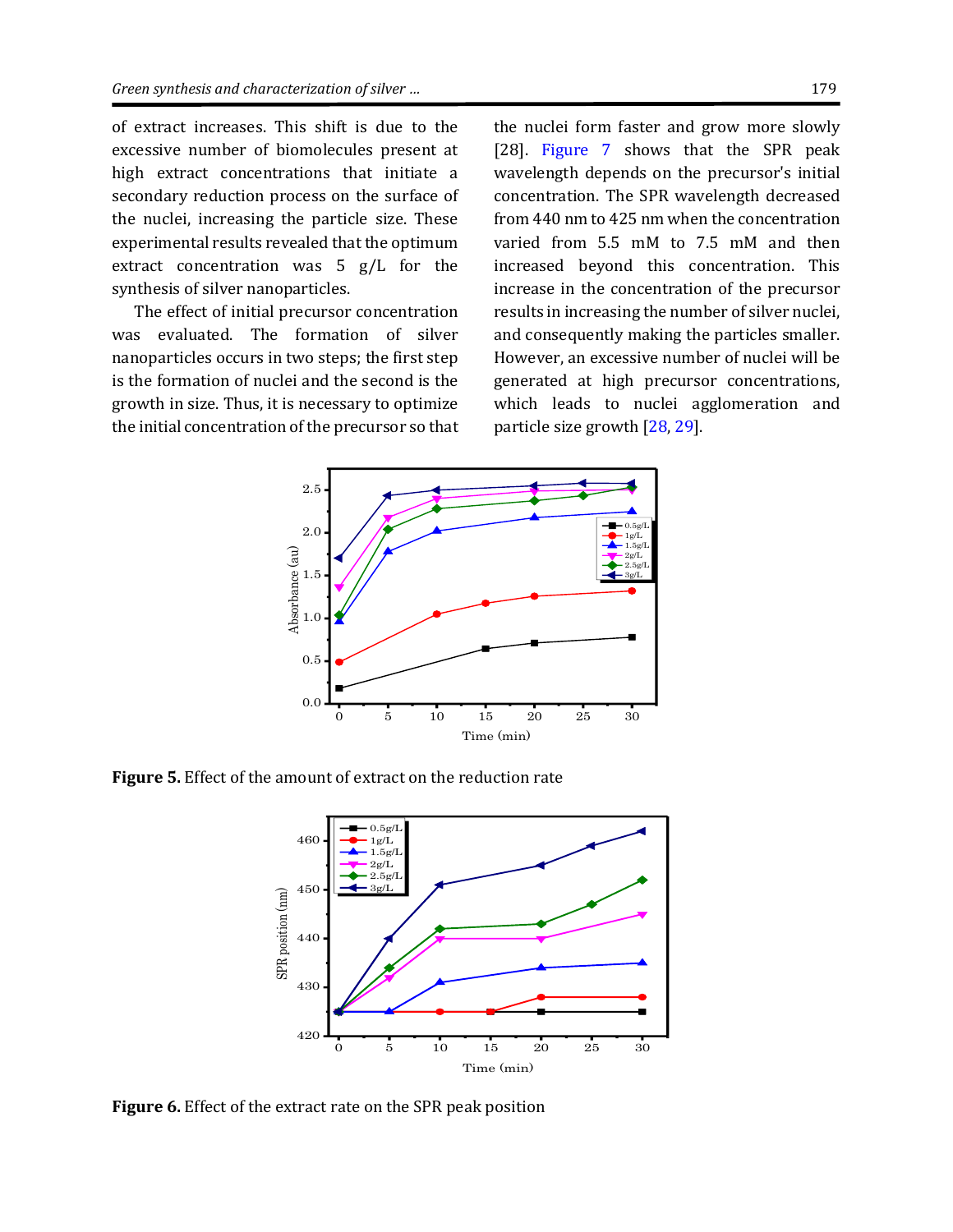

<span id="page-6-0"></span>**Figure 7.** Effects of the initial precursor concentration on the wavelength of the SPR peak

#### *Theorical estimation of particles size*

To obtain the approximate size of the nanoparticles, it was necessary to refer to the calibration curve presented in [Figure 8,](#page-6-1)  obtained by a numerical simulation of Mie equations by changing the radius of the nanoparticle from 5 nm to 100 nm with an interval of 5 nm. As seen i[n Figure 8,](#page-6-1) wavelength evolution of the SPR peak occurred when the size of the nanoparticle increased, which was resulted from the change of the mean free path of the electrons [\[30\]](#page-9-24). The SPR peak is increasing exponentially. This was determined by fitting the theoretical data with an exponential function presented in Equation 6 with  $R^2 = 99.96\%$ 

 $\lambda_{SPR}(r) = 1089 \exp(-0.03388r) + 2815 \exp(0.009364r)$ (6)

[Figure 9](#page-7-0) reveals that the synthesized particles' radius for the different concentrations varies from 32.5 nm to 44.5 nm.



<span id="page-6-1"></span>**Figure 8.** Theorical absorption spectrum of silver nanoparticles calculating using Mie theory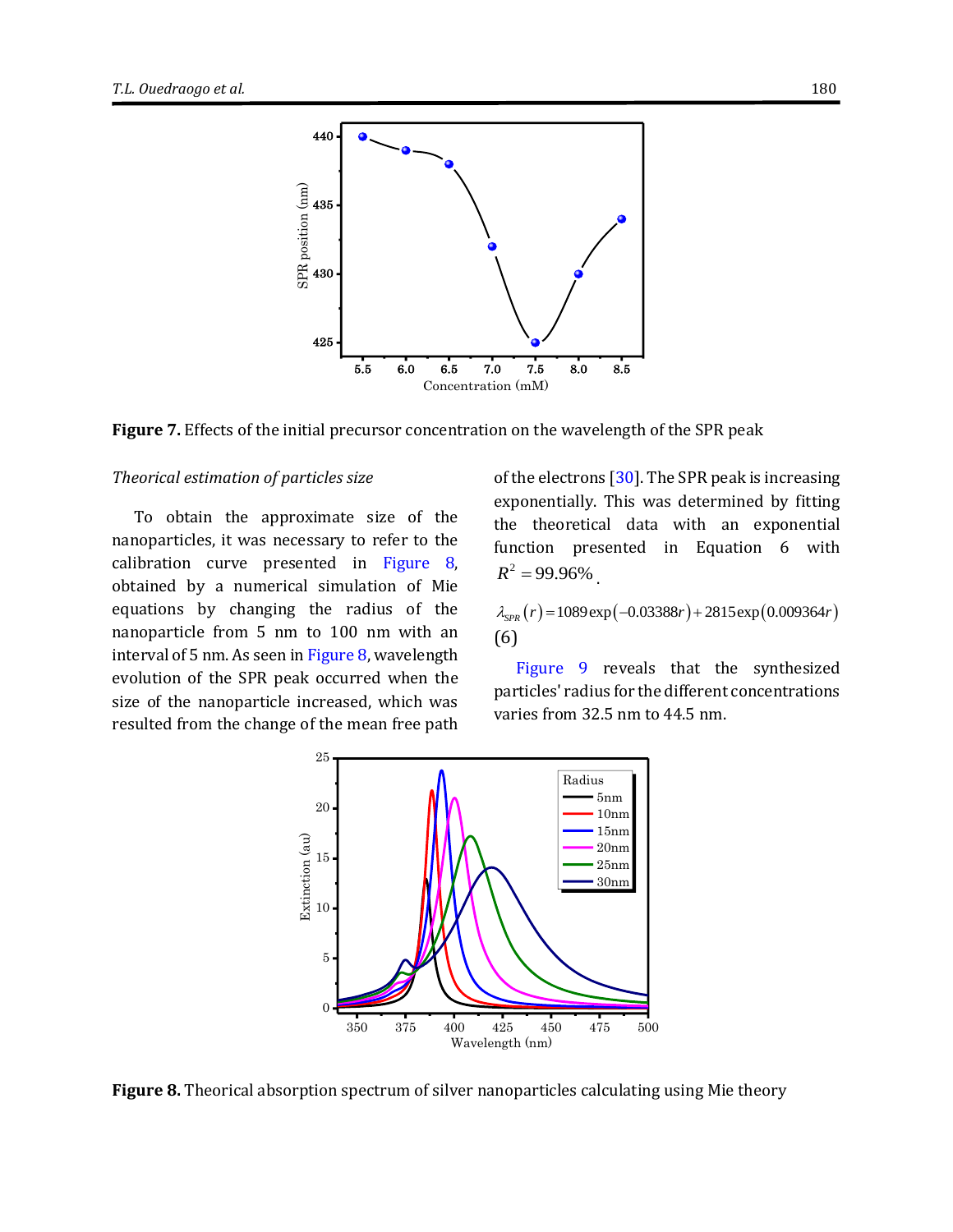

<span id="page-7-0"></span>**Figure 9.** Approximation of silver nanoparticle size using Mie theory

#### *Statistical analysis*

Under optimal conditions, a better agreement was observed between the theoretical and experimental results when the particle's radius was 32.5 nm. The normalized absorption spectra (theoretical and experimental) are presented in [Figure 10.](#page-7-1)  Polydisperse nanoparticle systems obey a lognormal size distribution [\[31,](#page-10-0) [32\]](#page-10-1). Thus, the UV visible absorption spectra are fitted using the log-normal function shown in Equation 7 to obtain the standard deviation.

$$
P(D)/dD = \frac{1}{\sqrt{2\pi}\sigma D} \exp\left(-\frac{\ln^2(D/D_0)}{2\sigma^2}\right)
$$
 (7)

The standard deviation and the average particle size obtained from Mie's theory are used to generate the nanoparticle size distribution, as shown in [Figure 11.](#page-8-3) In addition, the particles are dispersed as follows: 68% have a radius between 27.7 nm and 38.05 nm, and 98% have a radius between 23.74 nm and 44.8 nm.



<span id="page-7-1"></span>**Figure 10.** Comparison of experimental and theoretical results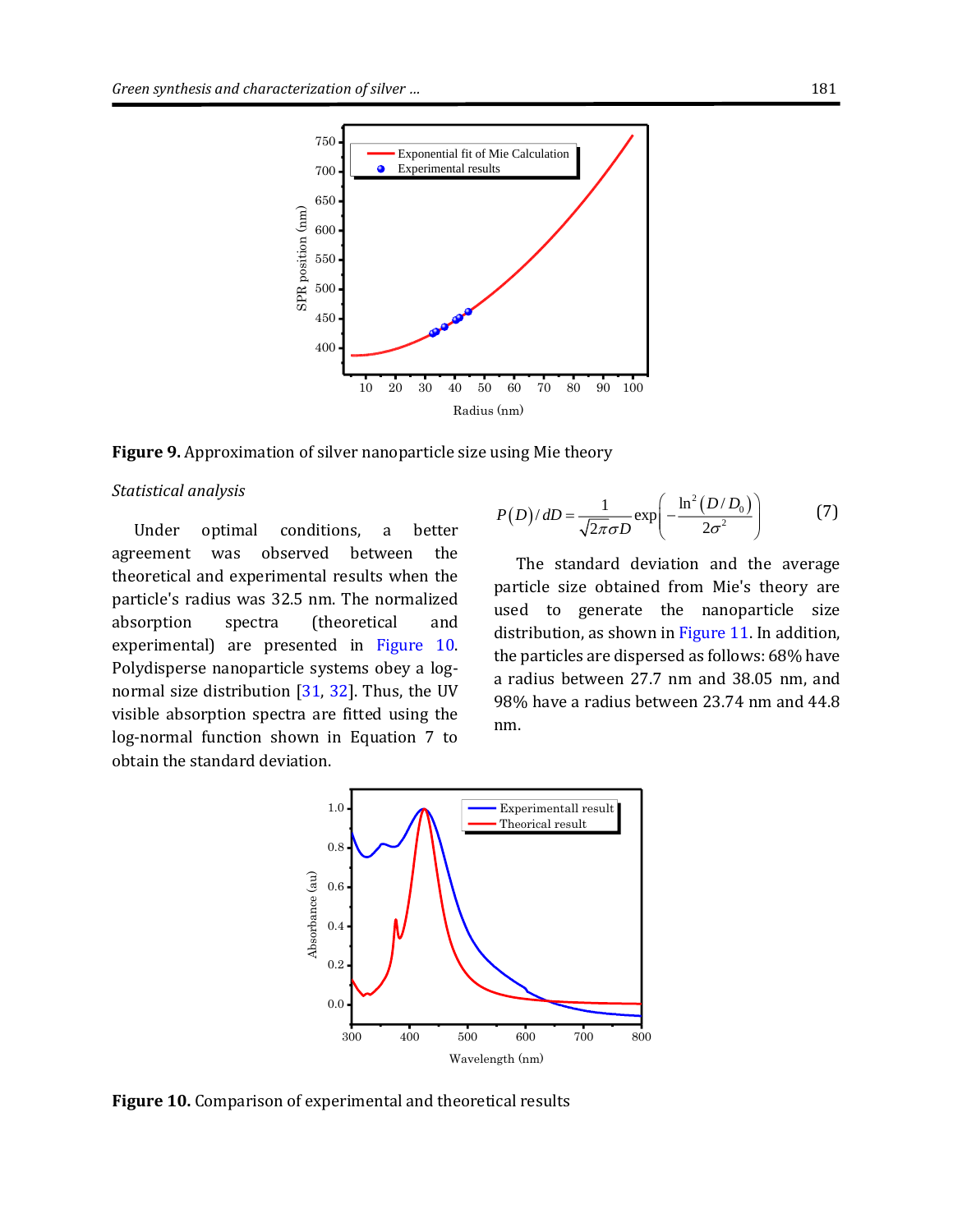

<span id="page-8-3"></span>**Figure 11.** Lognormal size distribution

#### **Conclusions**

In this work, we presented the green synthesis of silver nanoparticles using the extract of the leaves of the plant combretum micranthum, a species with therapeutic properties, both as a reducing agent of metal ions and stabilizer of silver nanoparticles. Green synthesis is a technique capable of producing silver nanoparticles at room temperature that is -effective, environmentally friendly, does not involve harmful and toxic chemicals, and is therefore environmentally acceptable. The synthesized silver nanoparticles were characterized using UV-visible spectroscopy. Different reaction conditions were analyzed, and under optimal conditions, the absorption spectra revealed a peak at 425 nm corresponding to the surface plasmon resonance of the synthesized silver nanoparticles. Moreover, a numerical calculation based on Mie theory revealed that the obtained particles have an average radius of 32.5 nm. This technique is potentially interesting and promising for synthesizing other metallic nanoparticles for medical applications.

#### **Acknowledgments**

The authors thank International Science Program of Uppsala University for funding this work though the African Spectral Imaging Network.

### **Disclosure Statement**

No potential conflict of interest was reported by the authors.

#### **References**

<span id="page-8-0"></span>[1]. Qi L., Zhang K., Qin W., Hu Y. *Chem. Eng. J*., 2020, **388**:124252 [\[Crossref\]](https://doi.org/10.1016/j.cej.2020.124252), [\[Google Scholar\]](https://scholar.google.com/scholar?hl=en&as_sdt=0%2C5&q=Highly+efficient+flow-through+catalytic+reduction+of+methylene+blue+using+silver+nanoparticles+functionalized+cotton&btnG=), [\[Publisher\]](https://www.sciencedirect.com/science/article/abs/pii/S1385894720302436?via%3Dihub)

[2]. Ferreira D.P., Costa S.M., Felgueiras H.P., Fangueiro R. *Key Eng. Mater*., 2019, **812**:66 [\[Crossref\]](https://doi.org/10.4028/www.scientific.net/KEM.812.66), [\[Google Scholar\]](https://scholar.google.com/scholar?hl=en&as_sdt=0%2C5&q=+Smart+and+Sustainable+Materials+for+Military+Applications+Based+on+Natural+Fibres+and+Silver+Nanoparticles&btnG=), [\[Publisher\]](https://www.scientific.net/KEM.812.66)

<span id="page-8-1"></span>[3]. Mohamed Fahmy H., Mahmoud Mosleh A., Abd Elghany A., Shams-Eldin E., Samy Abu Serea E., Ashour Alia S., Shalan A.E. *RSC Adv*., 2019, **35**:20118 [\[Crossref\]](https://doi.org/10.1039/C9RA02907A), [\[Google Scholar\]](https://scholar.google.com/scholar?hl=en&as_sdt=0%2C5&q=+Coated+silver+nanoparticles%3A+synthesis%2C+cytotoxicity%2C+and+optical+properties+&btnG=), [\[Publisher\]](https://pubs.rsc.org/en/content/articlelanding/2019/ra/c9ra02907a)

<span id="page-8-2"></span>[4]. Nanaei M., Nasseri M.A., Allahresani A., Kazemnejadi M. *SN Appl. Sci*., 2019, **8**:1 [\[Crossref\]](https://doi.org/10.1007/s42452-019-0895-4), [\[Google Scholar\]](https://scholar.google.com/scholar?hl=en&as_sdt=0%2C5&q=Phoenix+dactylifera+L.+extract%3A+antioxidant+activity+and+its+application+for+green+biosynthesis+of+Ag+nanoparticles+as+a+recyclable+nanocatalyst+for+4-nitrophenol+reduction&btnG=), [\[Publisher\]](https://link.springer.com/article/10.1007/s42452-019-0895-4#citeas)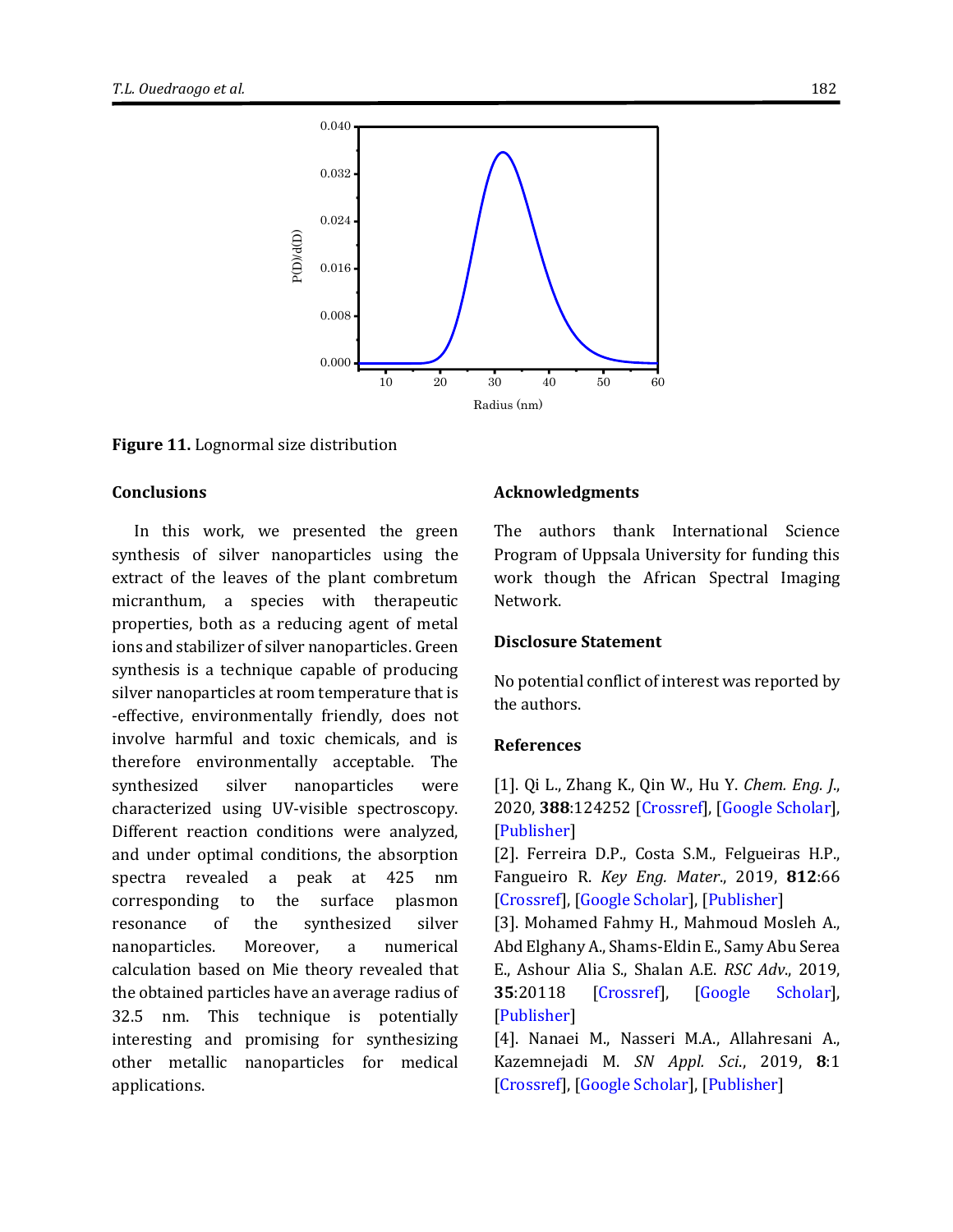<span id="page-9-1"></span><span id="page-9-0"></span>[5]. Arshadi E., Sedaghat S., Moradi O. *Asian J. Green Chem*., 2018, **3**:41 [\[Crossref\]](http://dx.doi.org/10.22631/ajgc.2017.96293.1020), [\[Publisher\]](http://www.ajgreenchem.com/article_53163.html) [6]. Mousavi S.M., Hashemi S.A., Ghasemi Y., Atapour A., Mohammad Amani A., Savar Dashtaki A., Babapoor A., Arjmand O. *Artif. Cells, Nanomedicine Biotechnol*., 2018, **46**:855 [\[Crossref\]](https://doi.org/10.1080/21691401.2018.1517769), [\[Google Scholar\]](https://scholar.google.com/scholar?hl=en&as_sdt=0%2C5&q=Mousavi+S.M.+et+al.%2C+Artif.+Cells%2C+Nanomedicine+Biotechnol.%2C+2018%2C+46%3A855+&btnG=), [\[Publisher\]](https://www.tandfonline.com/doi/pdf/10.1080/21691401.2018.1517769?needAccess=true)

<span id="page-9-2"></span>[7]. Owaid M.N. Ayesh Rabeea M., Aziz A., S.Jameel M., Dheyab M.A. *Environ. Nanotechnology, Monit. Manag*., 2019, **12**:100270 [\[Crossref\]](https://doi.org/10.1016/j.enmm.2019.100270), [\[Google Scholar\]](https://scholar.google.com/scholar?hl=en&as_sdt=0%2C5&q=Mushroom-assisted+synthesis+of+triangle+gold+nanoparticles+using+the+aqueous+extract+of+fresh+Lentinula+edodes+%28shiitake%29%2C+Omphalotaceae&btnG=), [\[Publisher\]](https://www.sciencedirect.com/science/article/abs/pii/S2215153219301965?via%3Dihub)

<span id="page-9-3"></span>[8]. Jayasree D., Sreebamol K.S., Gopinath A. *Asian J. Green Chem*., 2022, **6**:14 [\[Crossref\]](http://dx.doi.org/10.22034/ajgc.2022.1.2), [\[Publisher\]](http://www.ajgreenchem.com/article_144555.html)

<span id="page-9-4"></span>[9]. Nahar K., Rahaman M.H., Khan G.M.A., Islam M.K., Al-Reza S.M. *Asian J. Green Chem*., 2021, **5**:135 [\[Crossref\]](http://dx.doi.org/10.22034/ajgc.2021.113966), [\[Google Scholar\]](https://scholar.google.com/scholar?hl=en&as_sdt=0%2C5&q=+Green+synthesis+of+silver+nanoparticles+from+Citrus+sinensis+peel+extract+and+its+antibacterial+potential&btnG=), [\[Publisher\]](http://www.ajgreenchem.com/article_113966.html)

<span id="page-9-5"></span>[10]. Manjare S.B., Sharma S.G., Gurav V.L., Kunde M.R., Patil S.S., Thopate S.R. *Asian J. Nanosci. Mater*., 2020, **3**:58 [\[Crossref\]](http://dx.doi.org/10.26655/AJNANOMAT.2020.1.6), [\[Google](https://scholar.google.com/scholar?hl=en&as_sdt=0%2C5&q=+Biosynthesis+of+silver+nanoparticles+using+leaf+and+bark+extract+of+indian+plant+carissa+carandas%2C+characterization+and+antimicrobial+activity&btnG=)  [Scholar\]](https://scholar.google.com/scholar?hl=en&as_sdt=0%2C5&q=+Biosynthesis+of+silver+nanoparticles+using+leaf+and+bark+extract+of+indian+plant+carissa+carandas%2C+characterization+and+antimicrobial+activity&btnG=), [\[Publisher\]](http://www.ajnanomat.com/article_96487.html)

<span id="page-9-6"></span>[11]. Elumalai D., Sathiyaraj M., Vimalkumar E., Kunyl Kaleena P., Hemavathi M., Venkatesh P. *Asian J. Green Chem*., 2019, **3**:103 [\[Crossref\]](http://dx.doi.org/10.22034/ajgc.2018.67295), [\[Google Scholar\]](https://scholar.google.com/scholar?hl=en&as_sdt=0%2C5&q=+Bio+fabricated+of+silver+nanoparticles+using+Ocimum+basilicum+and+its+efficacy+of+antimicrobial+and+antioxidant+activity&btnG=), [\[Publisher\]](http://www.ajgreenchem.com/article_67295.html)

<span id="page-9-7"></span>[12]. Shaikh N.S., Shaikh R.S., Kashid S. *Asian J. Nanosci. Mater*., 2020, **3**:121 [\[Crossref\]](http://dx.doi.org/10.26655/AJNANOMAT.2020.2.4), [\[Google](https://scholar.google.com/scholar?hl=en&as_sdt=0%2C5&q=+In+vitro+bio-synthesis+of+silver+nanoparticles+using+flower+extract+of+parasitic+plant+Cascuta+reflexa+and+evaluation+of+its+biological+properties&btnG=)  [Scholar\]](https://scholar.google.com/scholar?hl=en&as_sdt=0%2C5&q=+In+vitro+bio-synthesis+of+silver+nanoparticles+using+flower+extract+of+parasitic+plant+Cascuta+reflexa+and+evaluation+of+its+biological+properties&btnG=), [\[Publisher\]](http://www.ajnanomat.com/article_102132.html)

<span id="page-9-8"></span>[13]. Nayagam V., Palanisamy K., Thiraviadoss D. *Asian J. Nanosci. Mater*., 2019, **2**:301 [\[Crossref\]](http://dx.doi.org/10.26655/AJNANOMAT.2019.2.3.5), [\[Google Scholar\]](https://scholar.google.com/scholar?hl=en&as_sdt=0%2C5&q=+Cyto-toxicity+and+oligodynamic+effect+of+bio-synthesized+silver+nanoparticles+from+plant+residue+of+Artocarpus+altilis+and+its+spectroscopic+analysis&btnG=), [\[Publisher\]](http://www.ajnanomat.com/article_82599.html)

<span id="page-9-9"></span>[14]. Nasseri M.A., Shahabi M., Allahresani A., Kazemnejadi M. *Asian J. Green Chem*., 2019, **3**:382 [\[Crossref\]](http://dx.doi.org/10.22034/ajgc.2018.144365.1099), [\[Google Scholar\]](https://scholar.google.com/scholar?hl=en&as_sdt=0%2C5&q=+Eco-friendly+biosynthesis+of+silver+nanoparticles+using+aqueous+solution+of+Spartium+junceum+flower+extract&btnG=), [\[Publisher\]](http://www.ajgreenchem.com/article_80634.html)

<span id="page-9-10"></span>[15]. Shaikh R., Nayab J., Shaikh N. *Asian J. Green Chem*., 2021, **5**:313 [\[Crossref\]](http://dx.doi.org/10.22034/ajgc.2021.284592.1302), [\[Google Scholar\]](https://scholar.google.com/scholar?hl=en&as_sdt=0%2C5&q=Biogenic+synthesis%2C+characterization+and+pharmacological+study+of+silver+nanoparticles+using+an+extract+of+Xanthium+strumarium+seeds&btnG=), [\[Publisher\]](http://www.ajgreenchem.com/article_136401.html)

<span id="page-9-11"></span>[16]. Raghavan S., Siddique J.F., Anbalagan N., Kirthi V. *Asian J. Nanosci. Mater*., 2020, **3**:251 [\[Crossref\]](http://dx.doi.org/10.26655/AJNANOMAT.2020.3.8), [\[Google Scholar\]](https://scholar.google.com/scholar?hl=en&as_sdt=0%2C5&q=+Optimized+synthesis+of+AgNPs+using+aqueous+extract+of+celosia+argentea+and+its+practical+implications+on+textile+dye+decolorization&btnG=), [\[Publisher\]](http://www.ajnanomat.com/article_108043.html)

<span id="page-9-12"></span>[17]. Seck S.M. Doupa D., Guéye Dia D., Assane Diop E., Ardiet D.L., Campos Nogueira R., Graz B.,

Diouf B. *J. Hum. Hypertens*., 2017, **32**:75 [\[Crossref\]](https://doi.org/10.1038/s41371-017-0001-6), [\[Google Scholar\]](https://scholar.google.com/scholar?hl=en&as_sdt=0%2C5&q=Seck+S.M.+et+al.%2C+J.+Hum.+Hypertens.%2C+2017%2C+32%3A75%E2%80%8E+&btnG=), [\[Publisher\]](https://www.nature.com/articles/s41371-017-0001-6)

<span id="page-9-13"></span>[18]. Zahoui O.S., Soro T.Y., Yao K.M., Nene-Bi S.A., Traoré F. *Phytotherapie*, 2017, **15**:138 [\[Crossref\]](https://doi.org/10.1007/s10298-016-1053-4), [\[Google Scholar\]](https://scholar.google.com/scholar?hl=en&as_sdt=0%2C5&q=Zahoui+O.S.%2C+Soro+T.Y.%2C+Yao+K.M.%2C+Nene-Bi+S.A.%2C+Traor%C3%A9+F.+Phytotherapie%2C+2017%2C+15%3A138%E2%80%8E+&btnG=), [\[Publisher\]](https://phyto.revuesonline.com/articles/lvphyto/abs/2017/03/lvphyto2017153p138/lvphyto2017153p138.html)

<span id="page-9-15"></span><span id="page-9-14"></span>[19]. Welch C., Zhen J., Bassène E., Raskin I., Simon J.E., Wu Q. *J. Food Drug Anal*., 2018, **26**:487 [\[Crossref\]](https://doi.org/10.1016/j.jfda.2017.05.009), [\[Google Scholar\]](https://scholar.google.com/scholar?hl=en&as_sdt=0%2C5&q=Welch+C.%2C+Zhen+J.%2C+Bass%C3%A8ne+E.%2C+Raskin+I.%2C+Simon+J.E.%2C+Wu+Q.+J.+Food+Drug+Anal.%2C+2018%2C+%E2%80%8E%E2%80%8E26%3A487&btnG=), [\[Publisher\]](https://www.sciencedirect.com/science/article/pii/S102194981730100X) [20]. Paranjpe S.S., Ferruzzi M., Morgan M.T. *LWT-Food Sci. Technol*., 2012, **48**:147 [\[Crossref\]](https://doi.org/10.1016/j.lwt.2012.02.021), [\[Google Scholar\]](https://scholar.google.com/scholar?hl=en&as_sdt=0%2C5&q=Paranjpe+S.S.%2C+Ferruzzi+M.%2C+Morgan+M.T.+LWT-Food+Sci.+Technol.%2C+2012%2C+48%3A147+&btnG=), [\[Publisher\]](https://www.sciencedirect.com/science/article/pii/S0023643812000990)

<span id="page-9-17"></span><span id="page-9-16"></span>[21]. Dhobi M., Mandal V., Hemalatha S. *J. Chem. Metrl*., 2009, **3**:13 [\[Google Scholar\]](https://scholar.google.com/scholar?hl=en&as_sdt=0%2C5&q=Optimization+of+microwave+assisted+extraction+of+bioactive+flavonolignan+-+silybinin&btnG=), [\[Publisher\]](https://www.acgpubs.org/doc/20180801233432JCM-0909-15.pdf) [22]. Sami S., Ashraf B., Maria Gretel Michel B., Alain D., Zouhair T., Yves D. *Food Anal. Methods*, 2020, **13**:1556 [\[Crossref\]](https://doi.org/10.1007/s12161-020-01764-w), [\[Google Scholar\]](https://scholar.google.com/scholar?hl=en&as_sdt=0%2C5&q=Optimization+of+the+Ultrahigh-Pressure%E2%80%93Assisted+Extraction+of+Phenolic+Compounds+and+Antioxidant+Activity+from+Palm+Dates+%28Phoenix+dactylifera+L.%29&btnG=), [\[Publisher\]](https://link.springer.com/article/10.1007/s12161-020-01764-w)

<span id="page-9-18"></span>[23]. Essien S.O., Young B., Baroutian S. *Trends Food Sci. Technol*., 2020, **97**:156 [\[Crossref\]](https://doi.org/10.1016/j.tifs.2020.01.014), [\[Google Scholar\]](https://scholar.google.com/scholar?hl=en&as_sdt=0%2C5&q=Recent+advances+in+subcritical+water+and+supercritical+carbon+dioxide+extraction+of+bioactive+compounds+from+plant+materials&btnG=), [\[Publisher\]](https://www.sciencedirect.com/science/article/abs/pii/S0924224419301116)

<span id="page-9-19"></span>[24]. Pinchuk A.O., Schatz G.C., *Mater. Sci. Eng. B*, 2008, **149**:251 [\[Crossref\]](https://doi.org/10.1016/j.mseb.2007.09.078), [\[Google Scholar\]](https://scholar.google.com/scholar?hl=en&as_sdt=0%2C5&q=Nanoparticle+optical+properties%3A+Far-+and+near-field+electrodynamic+coupling+in+a+chain+of+silver+spherical+nanoparticles&btnG=), [\[Publisher\]](https://www.sciencedirect.com/science/article/abs/pii/S0921510707005648)

[25]. Quinten M., Optical Properties of Nanoparticle Systems; Wiley-VCH; Allemande; 2011; p123 [\[Crossref\]](https://doi.org/10.1002/9783527633135), [\[Publisher\]](https://onlinelibrary.wiley.com/doi/book/10.1002/9783527633135)

<span id="page-9-20"></span>[26]. Lahamani M., Bréchignac C., Houdy P. Les nanosciences-Nanomatériaux et Nanochimie; Edition Be.; Paris, 2006; p 205

<span id="page-9-21"></span>[27]. Balan K., Qing W., Wang Y., Liu X., Palvannan T., Wang Y., Maa F., Zhang Y. *RSC Adv*., 2016, **6**:40162 [\[Crossref\]](https://doi.org/10.1039/C5RA24391B), [\[Google](https://scholar.google.com/scholar?hl=en&as_sdt=0%2C5&q=+Antidiabetic+activity+of+silver+nanoparticles+from+green+synthesis+using+Lonicera+japonica+leaf+extract+&btnG=)  [Scholar\]](https://scholar.google.com/scholar?hl=en&as_sdt=0%2C5&q=+Antidiabetic+activity+of+silver+nanoparticles+from+green+synthesis+using+Lonicera+japonica+leaf+extract+&btnG=), [\[Publisher\]](https://pubs.rsc.org/en/content/articlelanding/2016/ra/c5ra24391b)

<span id="page-9-22"></span>[28]. Nagar N., Devra V. *Mater. Chem. Phys*., 2018. [Crossref], [Google Scholar], [Publisher]

<span id="page-9-23"></span>[29]. Vanaja M., Paulkumar K., Baburaja M., RajeshkumarS., Gnanajobitha G., Malarkodi C., Sivakavinesan M., Annadurai G. *Bioinorg. Chem. Appl*., 2014, **2014**:8 pages [\[Crossref\]](https://doi.org/10.1155/2014/742346), [\[Google](https://scholar.google.com/scholar?hl=en&as_sdt=0%2C5&q=Degradation+of+Methylene+Blue+Using+Biologically+Synthesized+Silver+Nanoparticles&btnG=)  [Scholar\]](https://scholar.google.com/scholar?hl=en&as_sdt=0%2C5&q=Degradation+of+Methylene+Blue+Using+Biologically+Synthesized+Silver+Nanoparticles&btnG=), [\[Publisher\]](https://www.hindawi.com/journals/bca/2014/742346/)

<span id="page-9-24"></span>[30]. Jonathan P., Sébastien Z., Geoffroy C., Corintin B., Yannis C. *Union des professeurs Phys.*